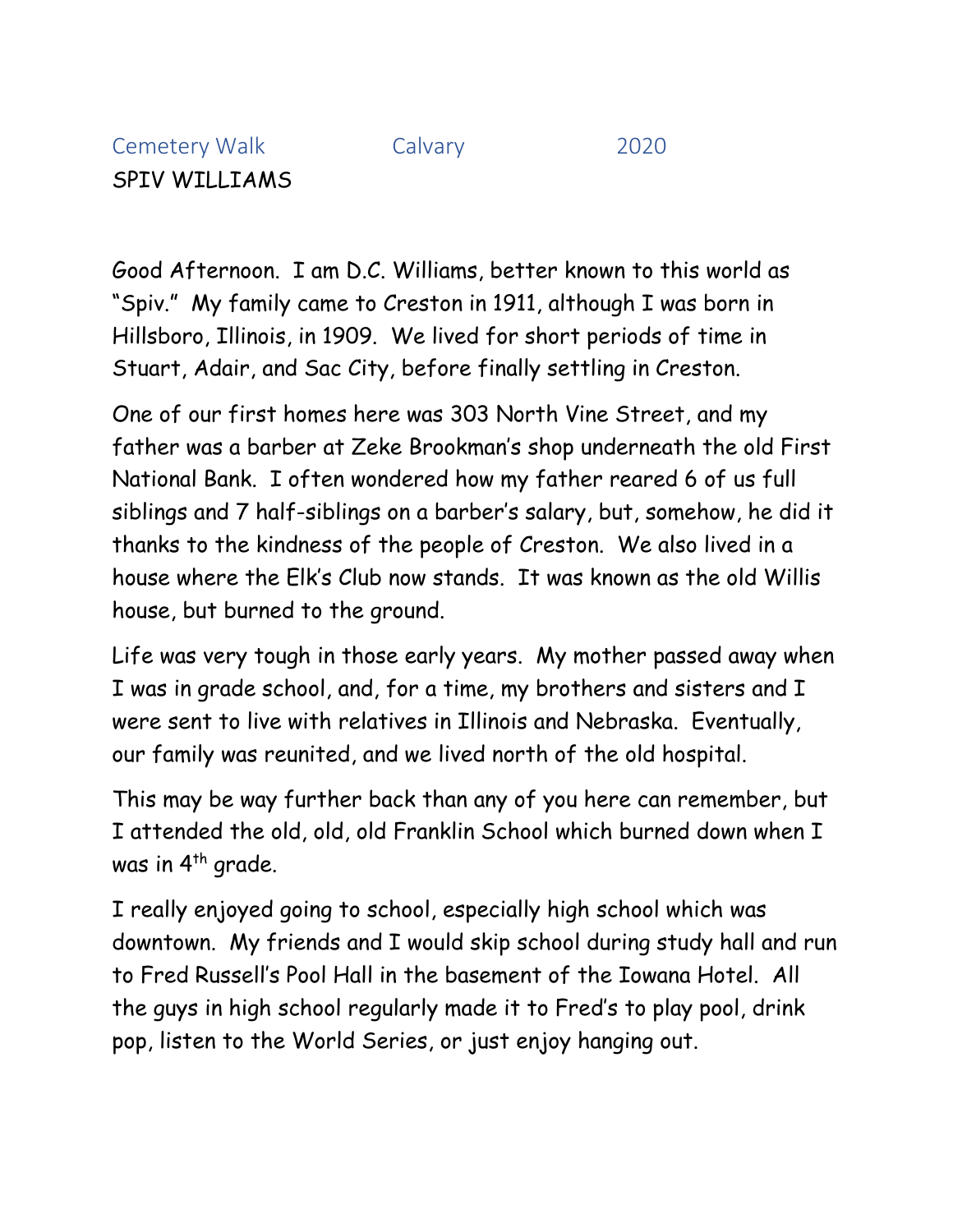The Iowana Hotel was a hub for everything going on in Creston. Mrs. Alice Howell ran the coffee shop for the hotel and pretty well managed the hotel all be herself – not an easy task as conventions were held there, and almost every traveling salesman stayed there. She managed 125 rooms, and almost all of them were filled every night. My first job was at the Iowana – Alice hired me to run the electric dish washer in the coffee shop. I made \$10-\$12 a week. That was a very impressive wage for a young man in those days.

My next job was for the railroad cleaning and sandblasting the old engines. It was a very good job, but when the Great Depression hit, I got laid off. This really hurt, but since I had also been painting signs on the side since 1926, I was able to have a small income.

I learned this sign-painting trade with a lot of self-instruction, along with picking up pointers from more experienced painters such as Joe Anderson, Jack Pincus, Oscar Larson, and Shorty Rowe. I made a trip to California during this time, and while I was there, I painted a sign for a bar owner. He wanted to pay me with a bottle of Four Roses whiskey. I told him I didn't drink, and he told me to save it for a special occasion – which I did. I waited until I married my wife, Bernie, some 40 years later.

As much as I was around drinking, I really didn't care for the stuff – and that goes for tobacco, too! I never smoked until I tried a cigar at age 20.

Now during the Great Depression, I got into another career – what some might call bootlegging. It wasn't considered a stigma in those days of the Depression; it was a chance for me to make a much-needed buck or two. No able-bodied person ever turned down a chance to earn some money. About 25-30 other guys around here were doing the same thing to keep food on the table and roofs over their heads.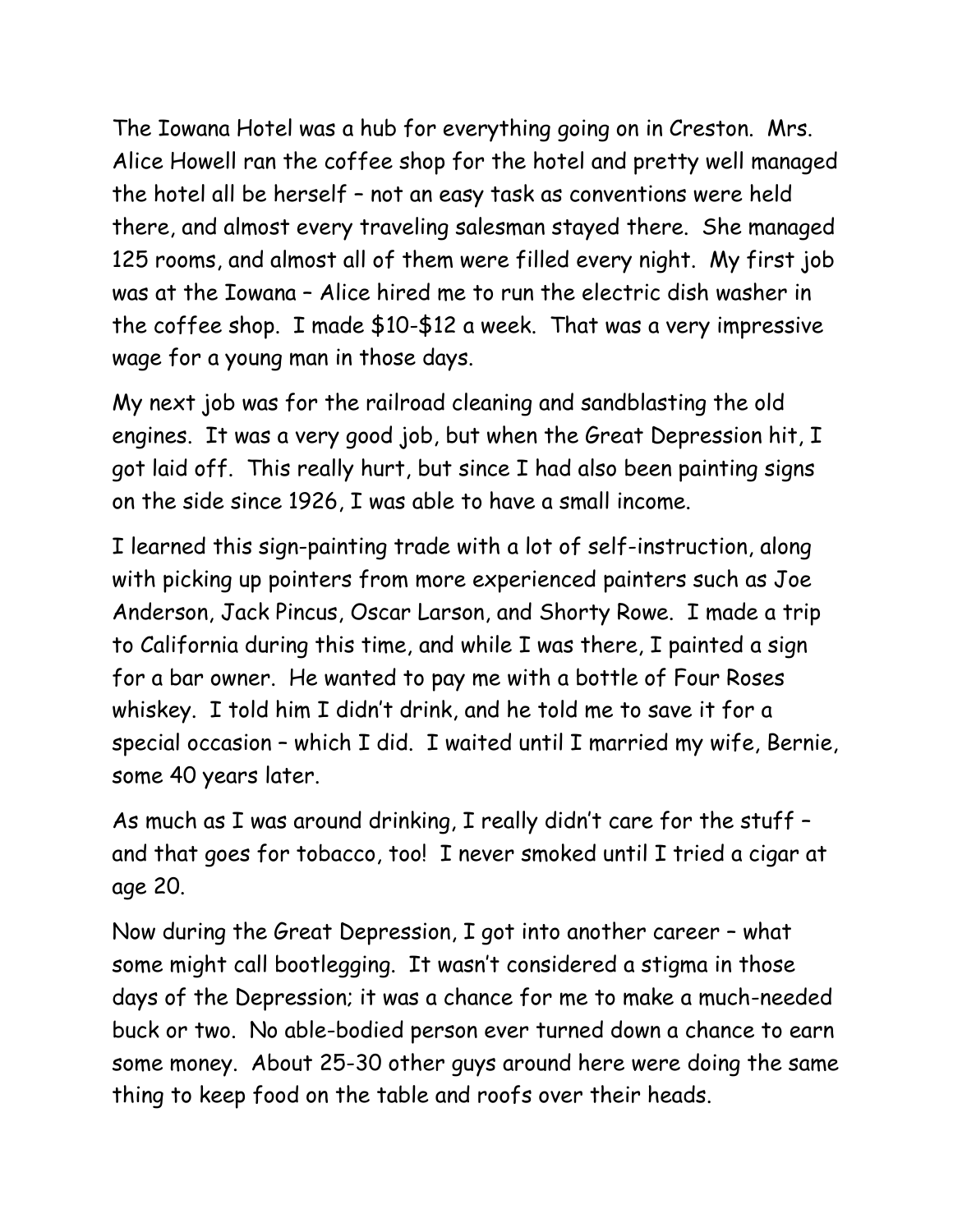The only thing around here in the line of alcoholic beverages was 3.2 beer. The way our bootlegging system worked was for a wholesaler to send some one to Chicago to make the purchase. This was in the day of Al Capone – so the runner would go to a hotel; someone would drive by and pick up his car and money and take them away to fill the order. Later the car would be returned to the hotel so the driver could return to his town with a full order of alcohol. The runner would be guaranteed safe passage out of Chicago by the police and any other enforcement officers. One fellow I know always made his runs dressed as a priest – he never stopped or questioned!

Bootlegging was not without some danger, though. I do remember one incident in Creston. The two runners were returning to Creston with a load of alcohol. Unfortunately, they caught the attention of the feds who chased them all the way back to Creston. The two men raced back to the house on Townline Road of one of them, where he leaped out the car and ran into his house. "Pull the plug on the bathtub," he shouted to his wife as he ran through the house and out the backdoor to hide in the cornfields. He was never arrested. Not so for the other gentleman! The revenuers caught up with him and shot him dead.

After the runner got back to Creston, usually carrying 50-100 gallons of alcohol in his vehicle, the wholesaler would sell in for \$18 a gallon. The purchasers then would sell it around town for a profit. Four ounces – known as a split pint – would go for \$1.25. A half pint would sell for \$2.50, and a quart would cost \$10. That would bring about \$40 a gallon for the \$18 gallon purchased wholesale. Quite a business during these hard times.

A drug store in Creston sold and supplied the bottles. They literally sold thousands of bottles. People who bought the alcohol would buy the 3.2 beer and add an ounce of the alcohol to get the kick they wanted.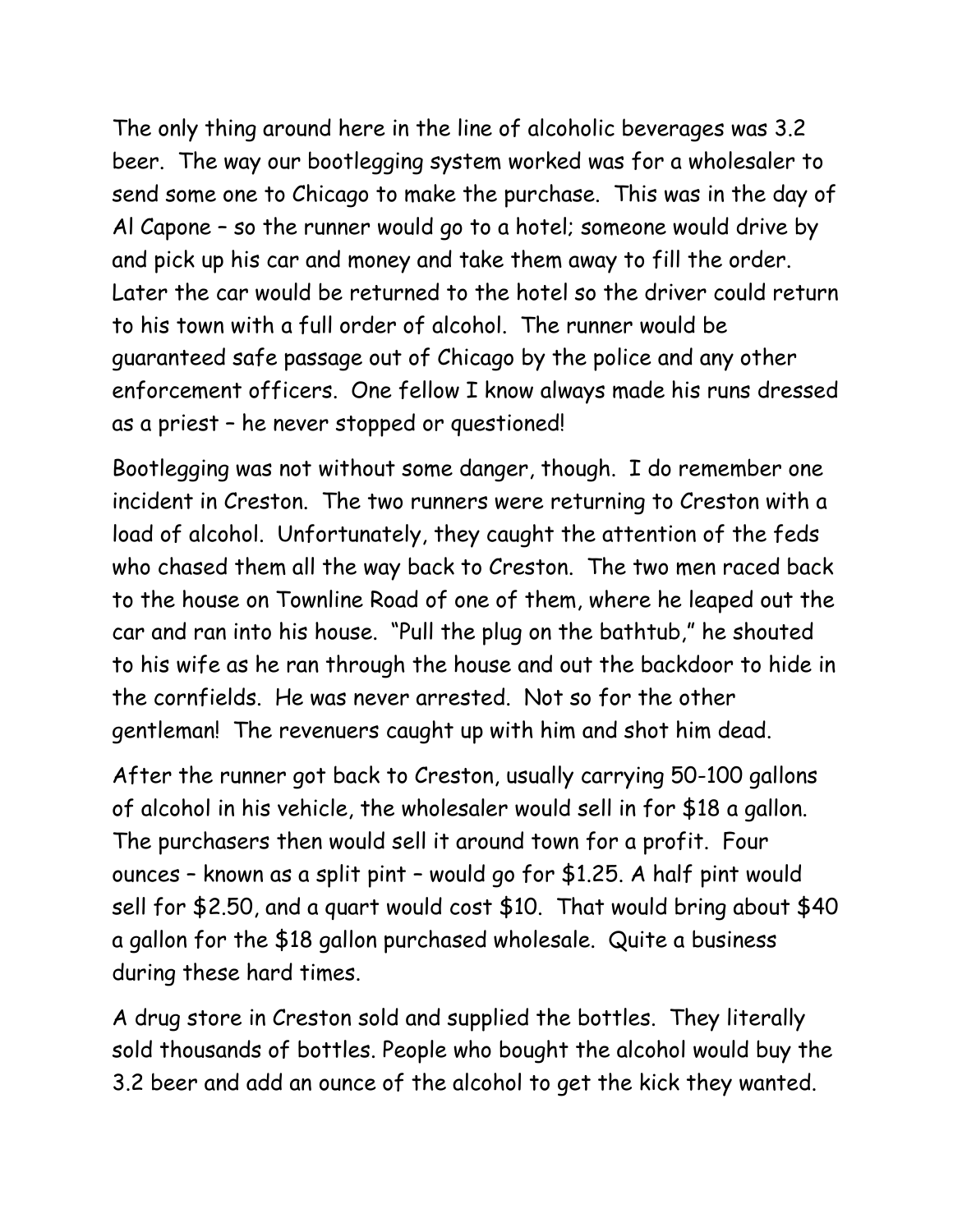Of course, others just made regular mixed drinks. I personally never got into trouble selling alcohol, although some guys certainly did.

When Prohibition ended, I went back to the more mundane occupation of sign painting. That lasted until the late '30's when I discovered the joys of the jukebox industry.

In 1939, I entered the jukebox business working as a mechanic for Vince and Ab Bradley, also of Creston. Ab was a pilot and was killed in WWII, and Vince was killed in a car accident just a few years later in 1948. By this time, I loved the jukebox venture, so I bought out the business from Vince's widow.

By this time, the company, now called Creston Amusement, rented out and serviced about 40 jukeboxes. By 1955, I had approximately 100 jukebox locations in Creston and within a 65-mile radius of the town. By this time, games such as pin ball were becoming popular, and I had about 20 game machines around my district.

I firmly believed that as a juke box operator, I needed to pick exactly the right records for my machines to get the maximum number of plays, and therefore, the most money. No record ever went into my machines without me hearing it and approving it.

I also learned not to just buy records that I personally like. It might really strike my fancy, but never get a play on any of the machines. When I did like a tune, I would buy it for my personal collection, never for my locations.

Mostly, I bought popular hits and country/western music for the jukes. Rhythm and blues genres never took off in this area, so I purchased about 40% country/western and 60% pop music. Always seemed to work well, and I sure was making good money.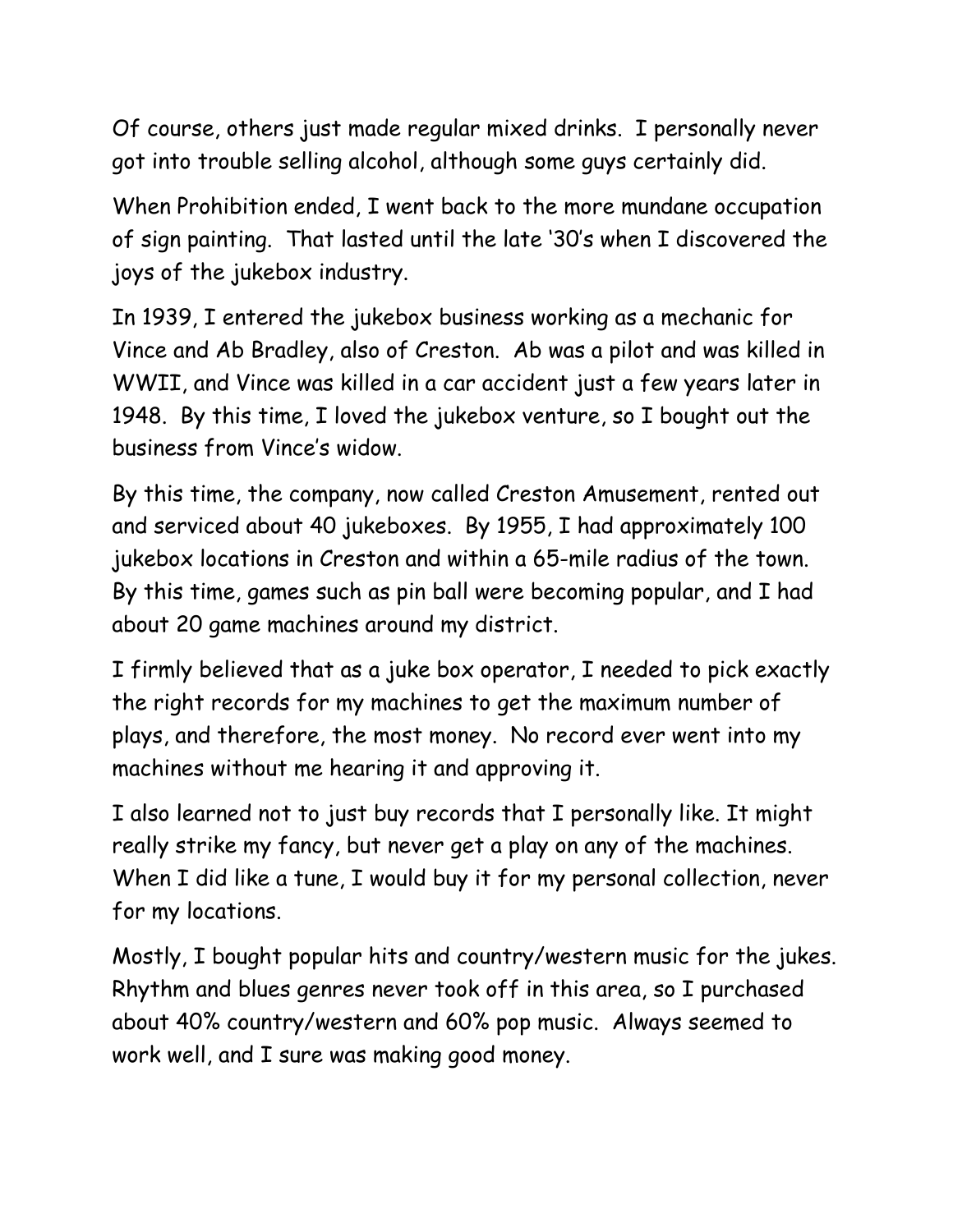When the popularity of the records would run its course, I had buyers from Katz and Walgreen's drug stores who would buy my used records, which brought me back almost what I had paid for the records new. What a great business. In 1955, I was at the top of my form. Just to let you know what was happening in the music world, here is a list of what songs I was buying in 1955. Anyone at all recognize any songs or artists?? An interest mix of crooners mixed in with the up-coming artists of the rock n roll era, don't you think??

## LIST OF TOP 1955 JUKE BOX HITS

| $\mathbf{1}$   | Cherry Pink & Apple Blossom White | Perez Prado             |
|----------------|-----------------------------------|-------------------------|
| $\overline{c}$ | Rock Around the Clock             | Bill Haley & the Comets |
| 3              | Yellow Rose of Texas              | Mitch Miller Chorus     |
| 4              | <b>Autumn Leave</b>               | Roger William           |
| 5              | Unchained Melody                  | Les Baxter              |
| 6              | <b>Ballad of Davy Crockett</b>    | Fess Parker/Bill Hayes  |
| 7              | Love is a Many Splendored Thing   | Four Aces               |
| 8              | Sincerely                         | McGuire Sisters         |
| 9              | Maybelline                        | Chuck Berry             |
| 10             | Ain't That a Shame                | Pat Boone               |
| 11             | Melody of Love                    | <b>Billy Vaughn</b>     |
| 12             | Hard to Get                       | Giselle Mackenzie       |
| 13             | Sixteen Tons                      | Tennessee Ernie Ford    |
| 14             | Learning the Blues                | <b>Frank Sinatra</b>    |
| 15             | <b>Hearts of Stone</b>            | <b>Fontaine Sisters</b> |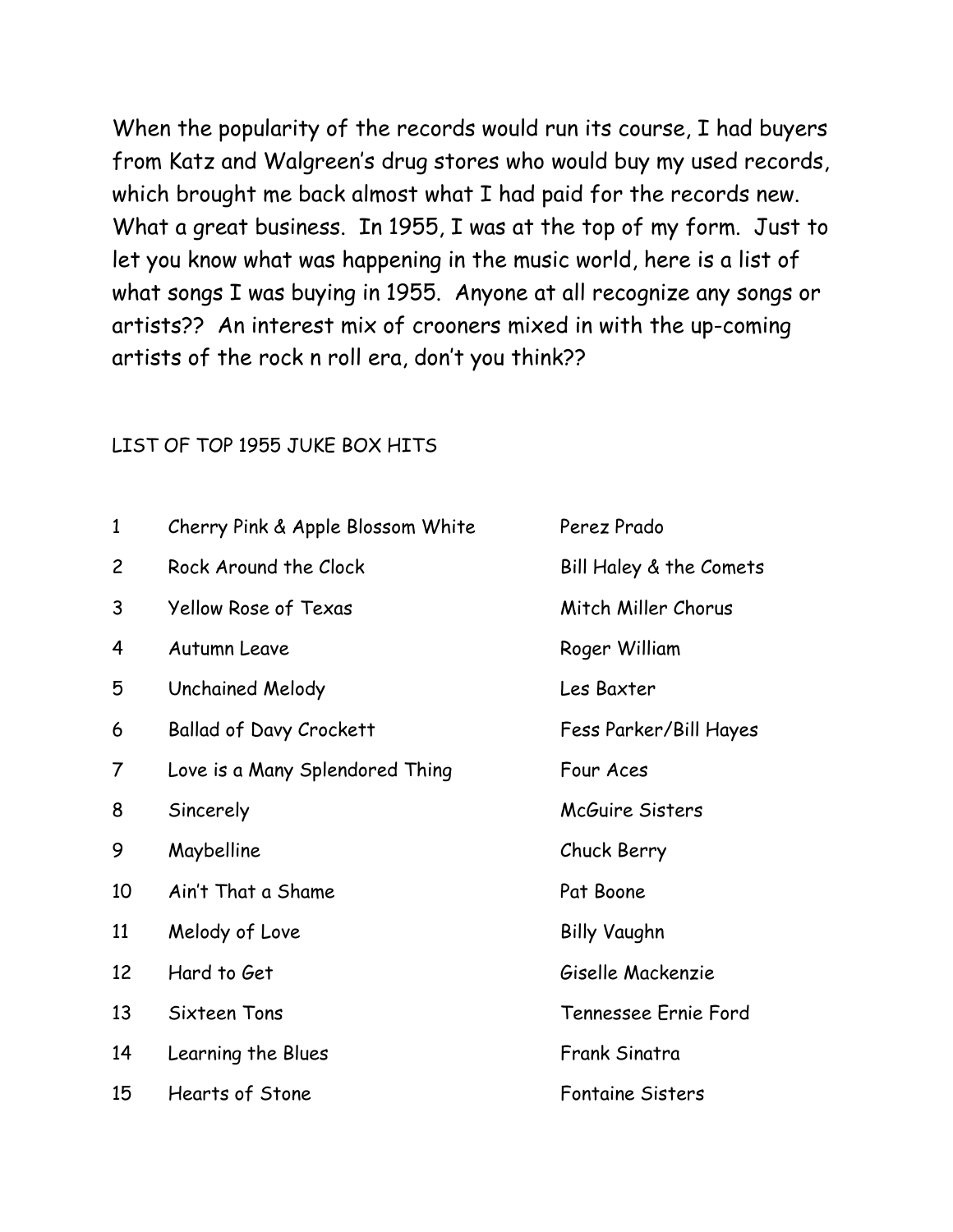| 16 | Mr. Sandman              | Chordettes    |
|----|--------------------------|---------------|
| 17 | A Blossom Fell           | Nat King Cole |
| 18 | Honey Babe               | Art Mooney    |
| 19 | I Only Have Eyes for You | Platters      |
| 20 | KoKoMo ((I Love You So)  | Perry Como    |
|    |                          |               |

Like I was saying, 1955 was a banner year for me. I was written up in the prestigious *Billboard Magazine* for inventing a way to electronically keep track of all my record inventory; inventing a gadget to keep track of all my jukebox keys, and devising platform stands for the machines themselves so they were not damaged by janitors or patrons.

The magazine named me as the top and most progressive of all music operators in Iowa. Living the dream – and speaking of living the dream., I finally got married to my dream girl, Berniece Weber in 1965. Remember that bottle of Four Roses that I received in payment for sign painting back in the 1920's. This is when I finally opened it and shared it with my wonderful wife. I retired that same year at age 56. Pretty sweet! My last purchase of hit records was 1965. How music had changed. Take a look at the change of music and artists.

(List on next page)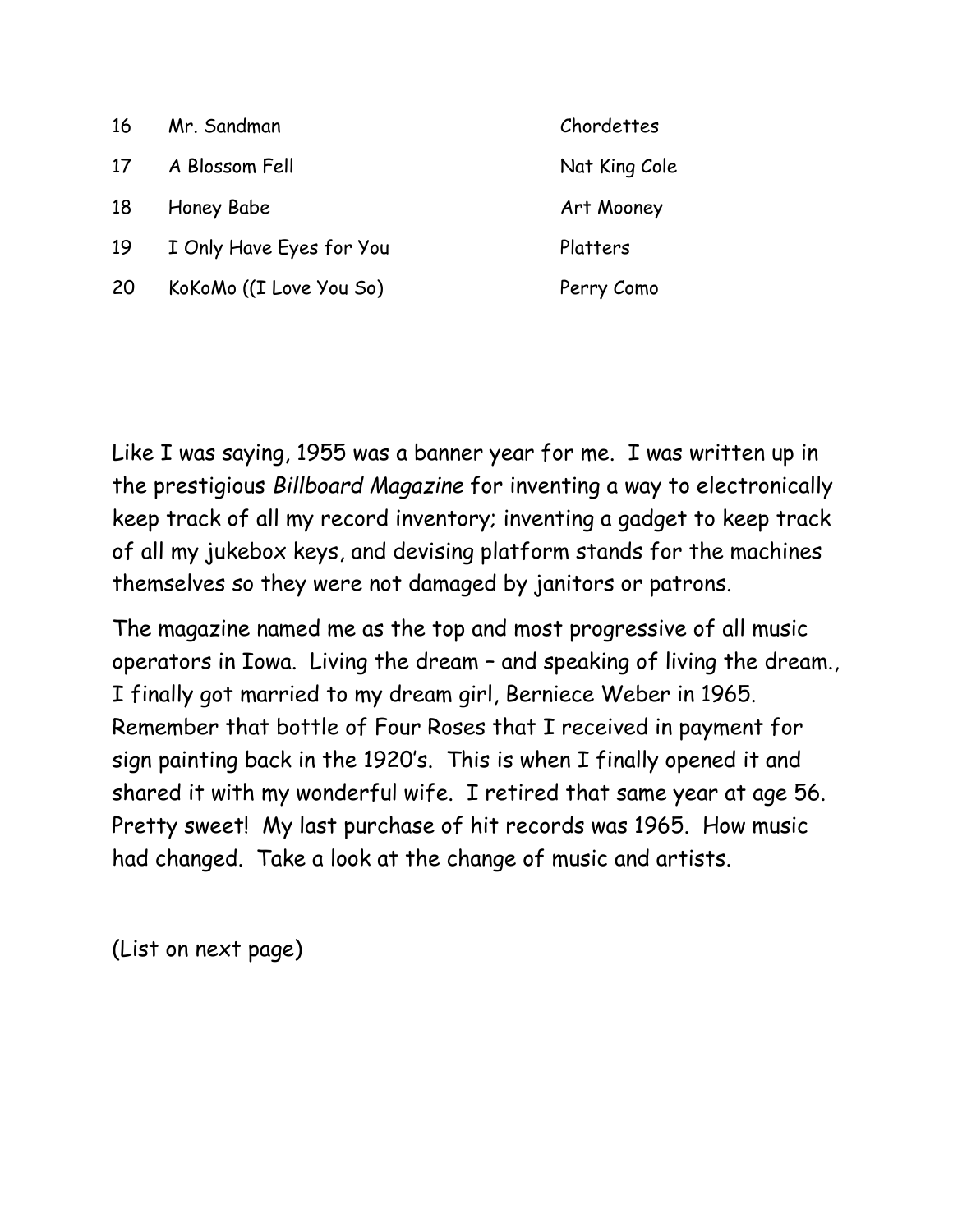## LIST OF TOP JUKE BOX HITS 1965

| $\mathbf{1}$   | <b>Wooly Bully</b>                                    | Sam the Sham & the Pharoahs |
|----------------|-------------------------------------------------------|-----------------------------|
| $\overline{c}$ | I Can't Help Myself (Sugar Pie Honey Bunch) Four Tops |                             |
| 3              | Satisfaction                                          | Rolling Stones              |
| 4              | You Were on My Mind                                   | We Five                     |
| 5              | You've Lost That Loving Feeling                       | Righteous Brothers          |
| 6              | Downtown                                              | Petula Clark                |
| 7              | Help                                                  | <b>Beatles</b>              |
| 8              | Can't You Hear My Heartbeat                           | Herman's Hermits            |
| 9              | Crying in the Chapel                                  | Elvis Presley               |
| 10             | My Girl                                               | Temptations                 |
| 11             | Help Me, Rhonda                                       | Beach Boys                  |
| 12             | King of the Road                                      | Roger Miller                |
| 13             | Birds and the Bees                                    | Jewel Akin                  |